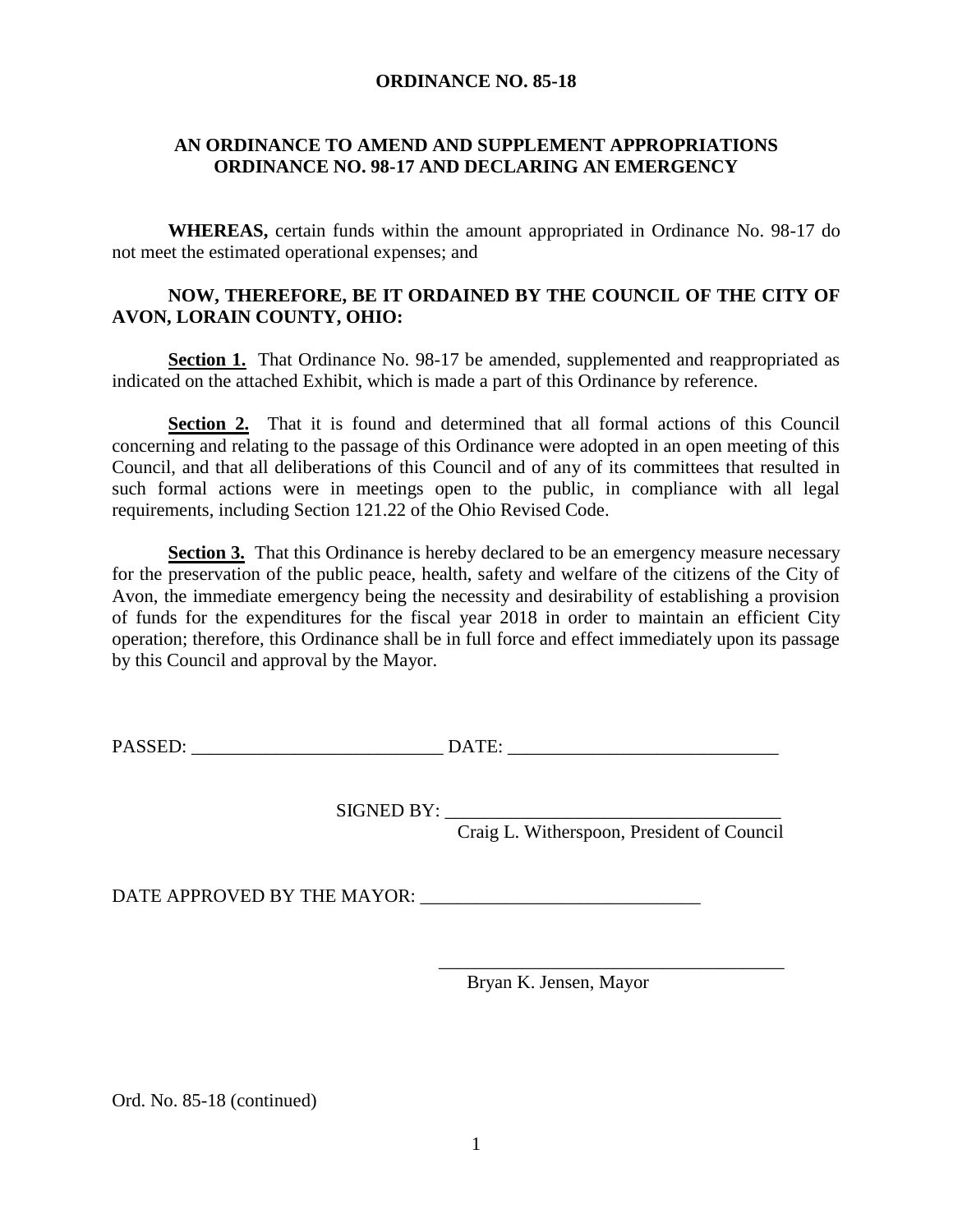APPROVED AS TO FORM:

John A. Gasior, Law Director City of Avon, Ohio

\_\_\_\_\_\_\_\_\_\_\_\_\_\_\_\_\_\_\_\_\_\_\_\_\_\_

ATTEST:

\_\_\_\_\_\_\_\_\_\_\_\_\_\_\_\_\_\_\_\_\_\_\_\_\_\_\_\_\_ Barbara J. Brooks, Clerk of Council

POSTED:

In five places as Provided by Council

Prepared by Barbara J. Brooks Clerk of Council

Exhibit prepared by William Logan Finance Director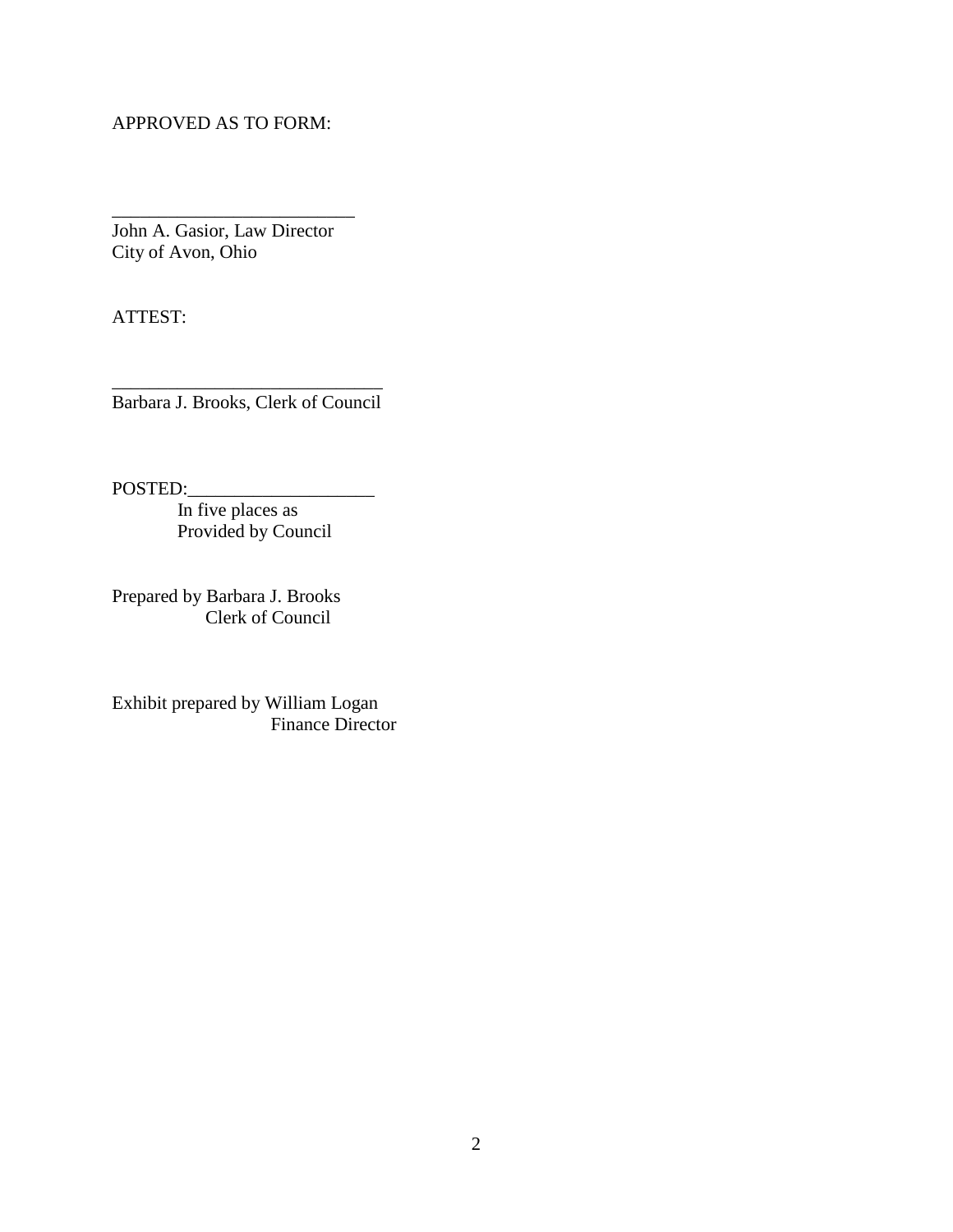## October 15 Re-appropriations Ordinance No. 85-18

General Fund

Planning Department – increase appropriations \$6,000.00 for health insurance as the full-time clerical employee came on the City's plan in March. She had been a "waiver" in the original budget.

Traffic/Electrician – increase appropriations \$3,000.00 for wages and pension as the actual wage increase for 2018 exceeded the budgeted amount.

Zoning Enforcement Officer – increase appropriations \$6,000.00 for wages and pension as the actual wage increase for 2018 exceeded the budgeted amount.

Total General Fund Re-appropriations \$15,000.00

Special Revenue Funds Avon Seniors Fund No. 230 Increase appropriations \$34,200.00 for wages and pension as the actual wage increases for 2018 exceeded the budgeted amounts.

Recreation Income Tax Fund No. 240

Increase appropriations \$4,000.00 for Regional Income Tax Agency fees as actual income tax revenue for the year has exceeded budgeted amounts.

City/General Income Tax Fund No. 241 Increase appropriations \$40,000.00 for Regional Income Tax Agency fees as actual income tax revenue for the year has exceeded budgeted amounts.

Recreation Fund No. 249

Increase appropriations \$7,000.00 for part-time wages and pension as the actual part-time hours worked for 2018 has exceeded the budgeted amounts.

Park Operating Fund No. 250 Appropriate \$6,000.00 for a salt spreader.

Total Special Revenue Funds Re-appropriations \$91,200.00

Enterprise Funds Storm Water Fund No. 633 Increase appropriations \$42,000.00 for catch basin repairs throughout the City.

Total Enterprise Fund Re-appropriations \$42,000.00